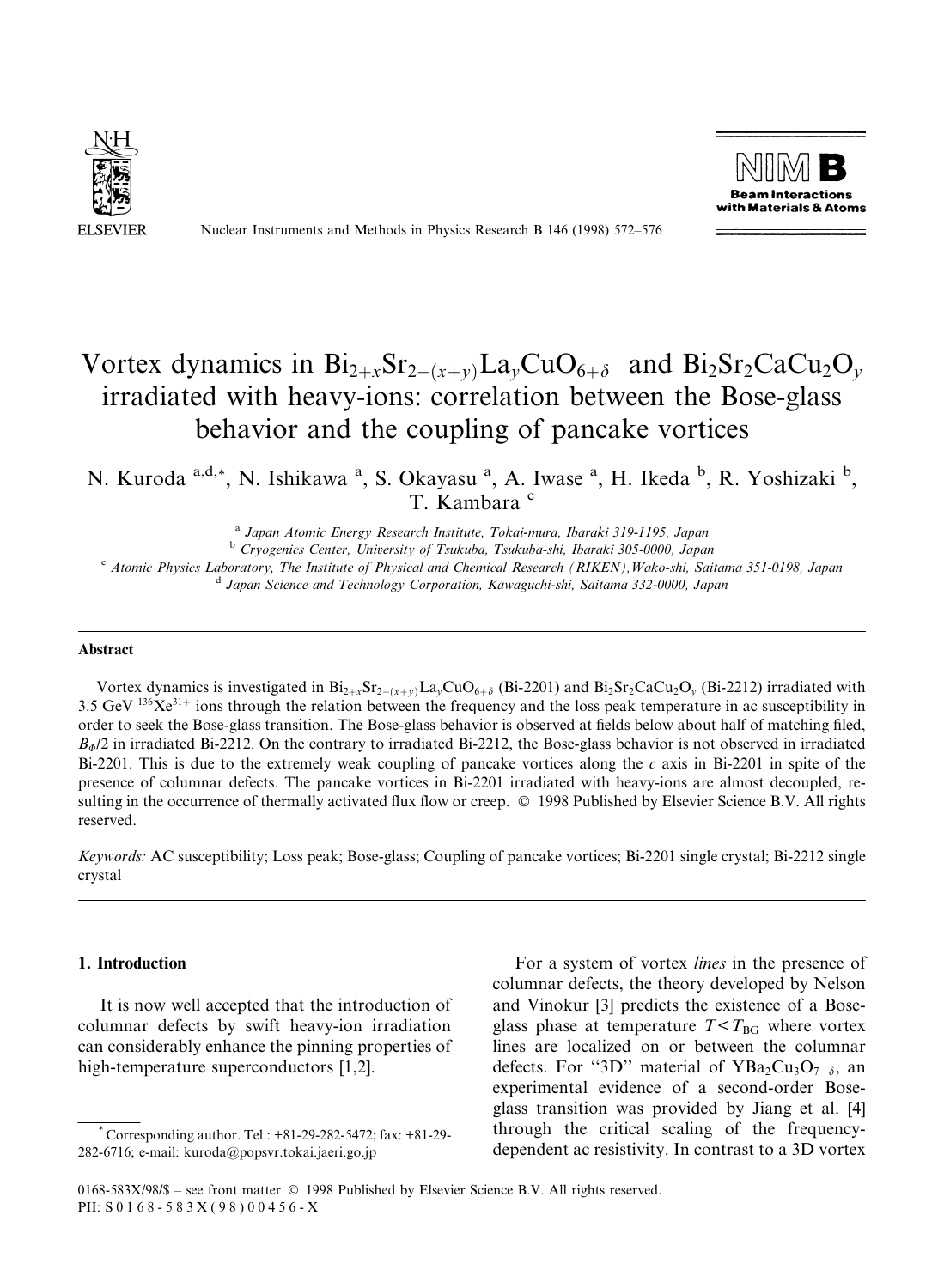system, a glass transition is difficult in a 2D vortex system, due to the occurrence of a plastic creep [5]. The existence of the Bose-glass transition in a 2D vortex system requires the effective "3D" coupling among pancake vortices through the columnar defects. For "2D" material of  $Bi<sub>2</sub>Sr<sub>2</sub>CaCu<sub>2</sub>O<sub>v</sub>$ , the Bose-glass transition is complicated [6]. Nonlinear onset of ac response does not correspond to the phase boundary of the Bose-glass phase [7]. On the contrary, the power-law-like behavior, observed in  $ab$ -plane and  $c$  axis resistivity indicates the existence of the Bose-glass transition in Bi-2212 defected by columnar pins [8,9].

In the present paper, we investigate the vortex dynamics in Bi-2201 and Bi-2212 in the presence of columnar defects through the frequency dependence of the loss peak temperature in the imaginary part of susceptibility  $(\chi'')$  in order to evaluate the Bose-glass transition.

#### 2. Experimental

 $Bi_{2+x}Sr_{2-(x+y)}La_yCuO_{6+\delta}$  (Bi-2201) ( $T_c \approx 20 \text{ K}$ ) and  $Bi_2Sr_2CaCu_2O_v$  (Bi-2212) ( $T_c \approx 90$  K) single crystals were grown by the traveling solvent floating zone (TSFZ) method. The characteristics of these single crystals are described in Refs.  $[10-12]$ . The Bi-2201 crystal with dimensions of  $2.9(l) \times 1.4(w) \times 0.096(t)$  mm<sup>3</sup> and the Bi-2212 crystal with dimensions of  $2.0(l) \times 2.0(w) \times 0.082(t)$  mm<sup>3</sup> were irradiated with 3.5 GeV  $^{136}Xe^{31+}$ ions at RI-KEN Ring Cyclotron Facility to introduce columnar defects along the sample  $c$ -axis. This type of irradiation has previously been shown to produce continuous amorphous tracks of diameter  $\approx$  6 nm in Bi-2212 [13]. In all cases, the total pin density was  $1.2 \times 10^{11}$ /cm<sup>2</sup>, which corresponds to a dose-equivalent matching field  $B_{\phi} = 2.4$  T. The irradiation reduced  $T_c$  by 5 K for Bi-2201, and 3 K for Bi-2212.

The temperature dependence of susceptibility was measured under the ac field (the amplitude  $H_{ac} = 0.5$  Oe) and dc field (0 T  $\leq B_{ex} \leq 5$  T) applied parallel to the c-axis. The dc irreversibility temperature was determined by resolving the collapse of zero-field-cooled  $(ZFC)$  and field-cooled  $(FC)$ magnetization using a commercial SQUID magnetometer.

## 3. Results and discussion

Fig. 1(a) and (b) illustrate the temperature dependence of susceptibility before and after the irradiation for Bi-2201 and Bi-2212, respectively. The loss peak in  $\chi''$  shifts to higher temperature with the irradiation, as shown by the arrows. The shift is small for Bi-2201, due to the large reduction of  $T_c$  of 5 K by the irradiation which corresponds 25% of  $T_c$  before irradiation.

Within a linear response, the loss peak of  $\chi''$ appears at  $T_p$ , satisfying a condition that the resistivity becomes  $\rho_{ab} = 0.225 \pi w t \mu_0 f$  [14]. Here w is the width of the sample,  $t$  the thickness, and  $f$  the frequency of the ac field. This condition is repre-



Fig. 1. The temperature dependence of the susceptibility (a) for Bi-2201 ( $B_{ex} = 0.02$  T,  $H_{ac} = 0.5$  Oe,  $f = 5$  kHz) and (b) for Bi-2212 ( $B_{\text{ex}} = 4.0 \text{ T}$ ,  $H_{\text{ac}} = 0.5 \text{ Oe}$ ,  $f = 5 \text{ kHz}$ ) before and after the 3.5 GeV  $^{136}Xe^{31+}$  ion irradiation. Arrows show the loss peak in the temperature dependence of the imaginary part of the susceptibility  $(\gamma'')$ .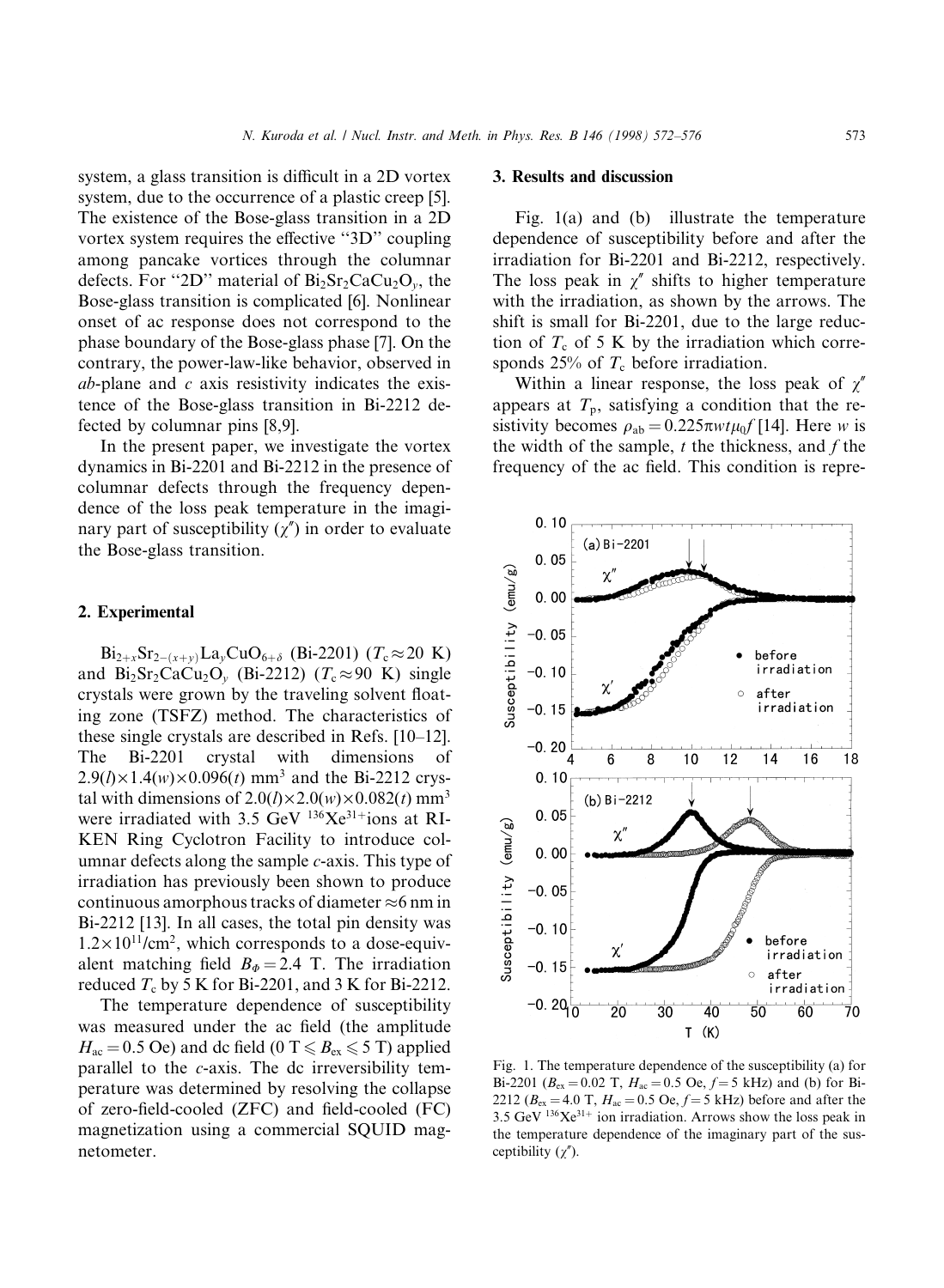sented as  $\omega \tau \approx 1$ , if the characteristic relaxation time of the sample  $\tau$  is taken as  $wt/\pi^2(\rho_{ab}/\mu_0)$ . Because the amplitude of ac field of 0.5 Oe used in the experiments was sufficiently low, the ac response was almost linear at  $T_p$  with a noise-level third-harmonic response. Therefore,  $\omega \tau \approx 1$  holds at  $T_p$ . For a Bose-glass transition, the relaxation time of the sample  $\tau$  diverges as  $(T - T_{BG})^{-n}$  toward a Bose-glass temperature  $T_{BG}$ . The relation between f and  $T_p$  is, then,  $f \sim (T_p - T_{BG})^n$  in the same way as the temperature dependence of resistivity  $\rho \sim (T - T_{BG})^n$  which vanishes at  $T_{BG}$ . For a Boseglass transition, Monte Carlo simulations of a vortex loop model yield estimates of 3.5–4.5 for the  $n \equiv v'(z'-2)$  value [15]. On the other hand, when the thermally-assisted flux flow or creep prevails in the vortex motion,  $\tau \sim \exp(U/T)$  and, therefore, an Arrhenius-like behavior  $f \sim \exp(-U/\sqrt{U})$  $T_p$ ) appears with an activation energy U. In unirradiated Bi-2201 and Bi-2212, an Arrehenius-like behavior is usually observed.

Fig. 2 shows Arrhenius plots for the frequency and  $T_p$  for Bi-2212 after the Xe irradiation. For  $B_{\text{ex}} \leq 1.5$  T, Arrhenius-like behavior  $f \sim \exp(-U/\sqrt{U})$  $T_p$ ) is observed with the activation energy U of 5173 K at 1.5 T, and 3698 K at 2.0 T. For



Fig. 2. Arrhenius plots for the frequency and  $T_p$  for Bi-2212 after the Xe irradiation ( $B_{\phi} = 2.4$  T) at several dc external fields  $B_{\rm ex}$ .

 $B_{\text{ex}} \leq 1.25$  T, the deviation from Arrhenius-like behavior is, however, apparent. The Bose-glass behavior  $f \sim (T_p - T_{BG})^n$  is obvious instead, as shown in the inset of Fig. 3. The existence of the Bose-glass behavior indicates that the pancake vortices are well coupled in Bi-2212 irradiated with heavy ions. The value of  $n$  extracted from the fit is in the range of from 2.4 to 4.3 and very close to the estimates of the simulation for a Bose-glass transition [15]. In Fig. 3, the Bose-glass temperature  $T_{BG}$  is plotted in  $B_{ex}-T$  plane, together with the dc irreversibility line (DC IL). There is a clear crossover in DC IL characterized by the appearance of a kink at about  $B_{\phi}/2$  which separates low and high-field regimes of DC IL, as previously reported [6,16]. Another slight kink is observed near  $B_{\Phi}$ . The Bose-glass transition is observed only below the crossover field,  $B_{ex} \le 1.25$  T ( $\approx B_{\phi}/2$ ), and the DC IL almost corresponds to the Boseglass transition line.



Fig. 3. The Bose-glass temperatures are plotted in the magnetic field  $(B_{ex})$  versus temperature (T) phase diagram, together with the dc irreversibility line (DC IL). The inset shows the relation between the frequency and  $T<sub>p</sub>$  at dc fields  $B<sub>ex</sub> = 0.2, 0.5, 0.75$ and 1.25 T for Bi-2212 after the Xe irradiation ( $B_{\phi} = 2.4$  T). The lines are fits to the data using the relation of  $f \sim (T_p - T_{BG})^n$ . The values of the exponent  $n$  are 2.4, 3.3, 4.3 and 3.3 for  $B_{\rm ex} = 0.2, 0.5, 0.75$  and 1.25 T, respectively.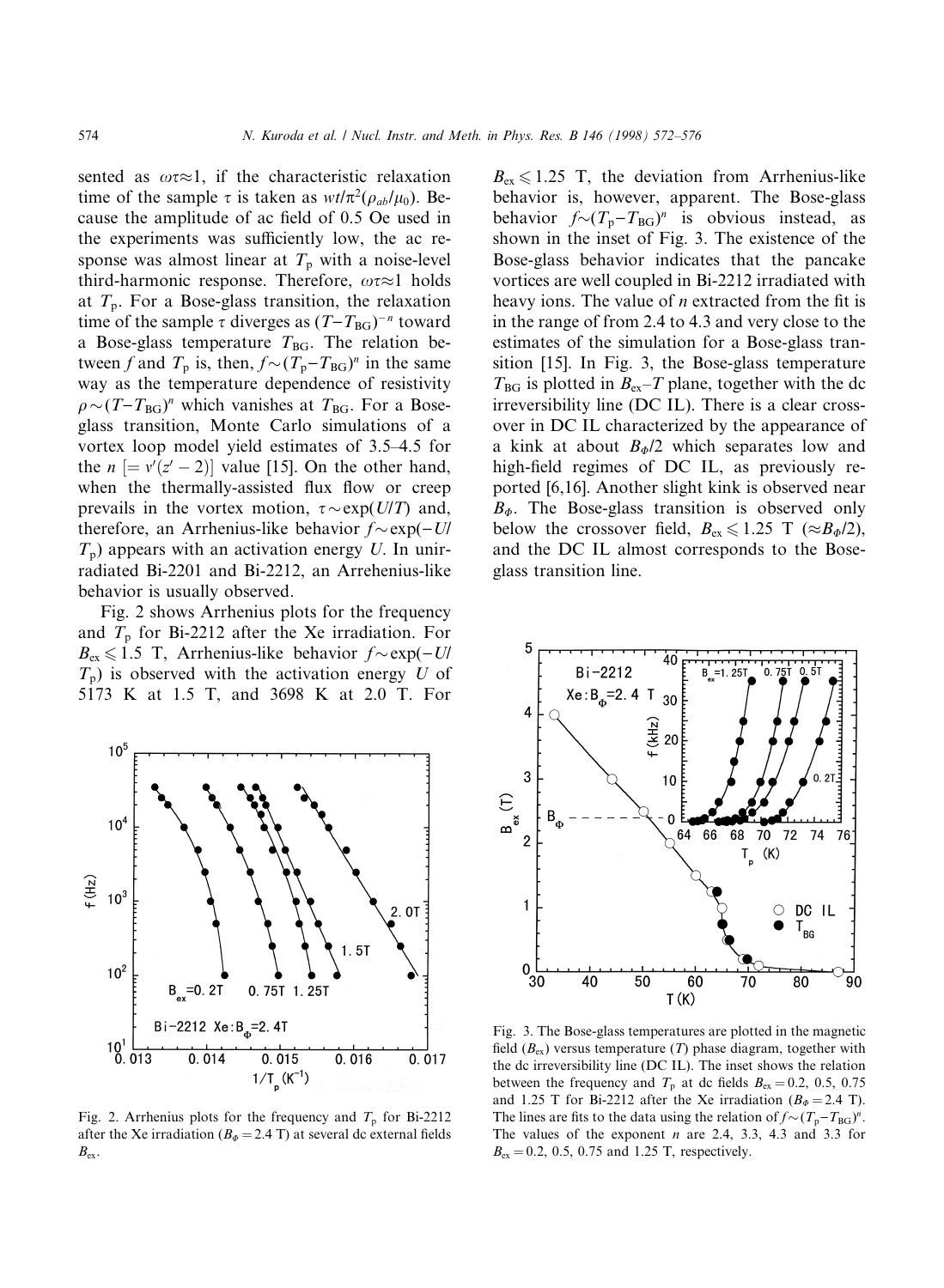Fig. 4 illustrates Arrhenius plots for the frequency and  $T<sub>p</sub>$  for Bi-2201 after the Xe irradiation. On the contrary to the results for Bi-2212, the Arrehenius-like behavior  $f \sim \exp(-U/T_p)$  is observed for 0.2 T  $\leq B_{ex} \leq 1.5$  T without the Boseglass behavior. In the inset of Fig. 4, the activation energy U is plotted as a function of  $B_{ex}$  for Bi-2201 after the Xe irradiation. The activation energy is much lower than that observed in irradiated Bi-2212 about 5000 K at 1.5 T. The value of U depends on  $B_{\text{ex}}$  below 1.0 T, while, above 1.0 T, it is almost constant about 100 K. There is a crossover at 1.0 T about  $B_{\Phi}/2$  (the arrow in the inset of Fig. 4) as observed in Bi-2212. The value of  $U$  of 100 K is comparable to the pinning energy of a pancake vortex by a columnar defect,  $U_{2D} = (\Phi_0^2 dl)$  $4\pi\mu_0\lambda_{ab}^2$ )ln( $R/\xi_{ab}$ ) ( $\approx$ 44 K). Here  $R = 3.0$  nm is the radius of the columnar defect,  $\xi_{ab} = 1.5$  nm the coherence length,  $\lambda_{ab} = 200$  nm the penetration depth and  $d = 0.13$  nm the thickness of superconducting plane for Bi-2201. The absence of the strong field dependence  $U$  indicates that the single vortex creep or plastic creep takes place above 1.0 T, that is,  $R_{\perp} < d_r$  above 1.0 T, where  $R_{\perp}$  is the dimension of the vortex bundle transverse to the



Fig. 4. Arrhenius plots for the frequency and  $T_p$  for Bi-2201 after the Xe irradiation ( $B_{\phi} = 2.4$  T) at several dc fields  $B_{ex}$ . The inset shows the dc magnetic field dependence of the activation energy U.

direction of the vortex creep and  $d_r$  is the mean spacing between columns. Therefore, the activation energy comes from the depinning of singlevortex line for 1.0 T  $\leq B_{ex} \leq B_{\phi}$ . Above 1.0 T, the effective depinning length defined as  $U/U_p$  [17] is about 0.3 nm, comparable to the layer spacing, where  $U_p = (\Phi_0^2/4\pi\mu_0\lambda_{ab}^2) \ln(R/\xi_{ab})$ . This indicates that pancake vortices in Bi-2201 irradiated with heavy-ions are almost decoupled. Thus, columnar defects are not effective for coupling pancake vortices in Bi-2201, as opposed to the case in Bi-2212. As a result, the Bose-glass phase does not exist in the irradiated Bi-2201 in spite of the lower thermal energy (lower  $T_c$ ) which suppresses thermal fluctuations and assists the appearance of the Bose-glass phase.

Why is the coupling between pancake vortices in Bi-2201 weaker than that in Bi-2212? A pair of pancake vortices interact with each other via the magnetic coupling and the Josephson coupling between successive layers. The number of  $CuO<sub>2</sub>$ planes in a half unit cell is different between Bi-2201 and Bi-2212. So, the thickness of superconducting plane of Bi-2201 about Cu ion radius ( $\approx$ 1  $\overrightarrow{A}$ ) is shorter than that of Bi-2212 ( $\approx$ 3  $\overrightarrow{A}$ ). Pancake vortices in Bi-2201 is, therefore, expected to have weaker coupling along the  $c$  axis than those in Bi-2212, taking into account the magnetic coupling between two pancake vortices  $E_m \sim (\Phi_0^2/4\pi\mu_0\lambda_{ab}^2)d^2/$  $\lambda_{ab}^2$ , where d is the thickness of superconducting plane. The difference in Josephson coupling between these materials is believed to be small when the samples have a value of  $T_c$  close to the optimal one because, at that case, the values of electronic anisotropy  $\rho_{ab}/\rho_c$  of these materials are the same order of about  $10^{-5}$  at the onset of the superconductivity [10,11].

## 4. Conclusion

The relation between the frequency and the loss peak temperature shows the Bose-glass behavior at the dc fields below about half of the matching field in Bi-2212 irradiated with 3.5 GeV Xe ions. The absence of the Bose-glass behavior and the observed low activation energy in Bi-2201 in spite of the introduction of columnar defects are ascribed